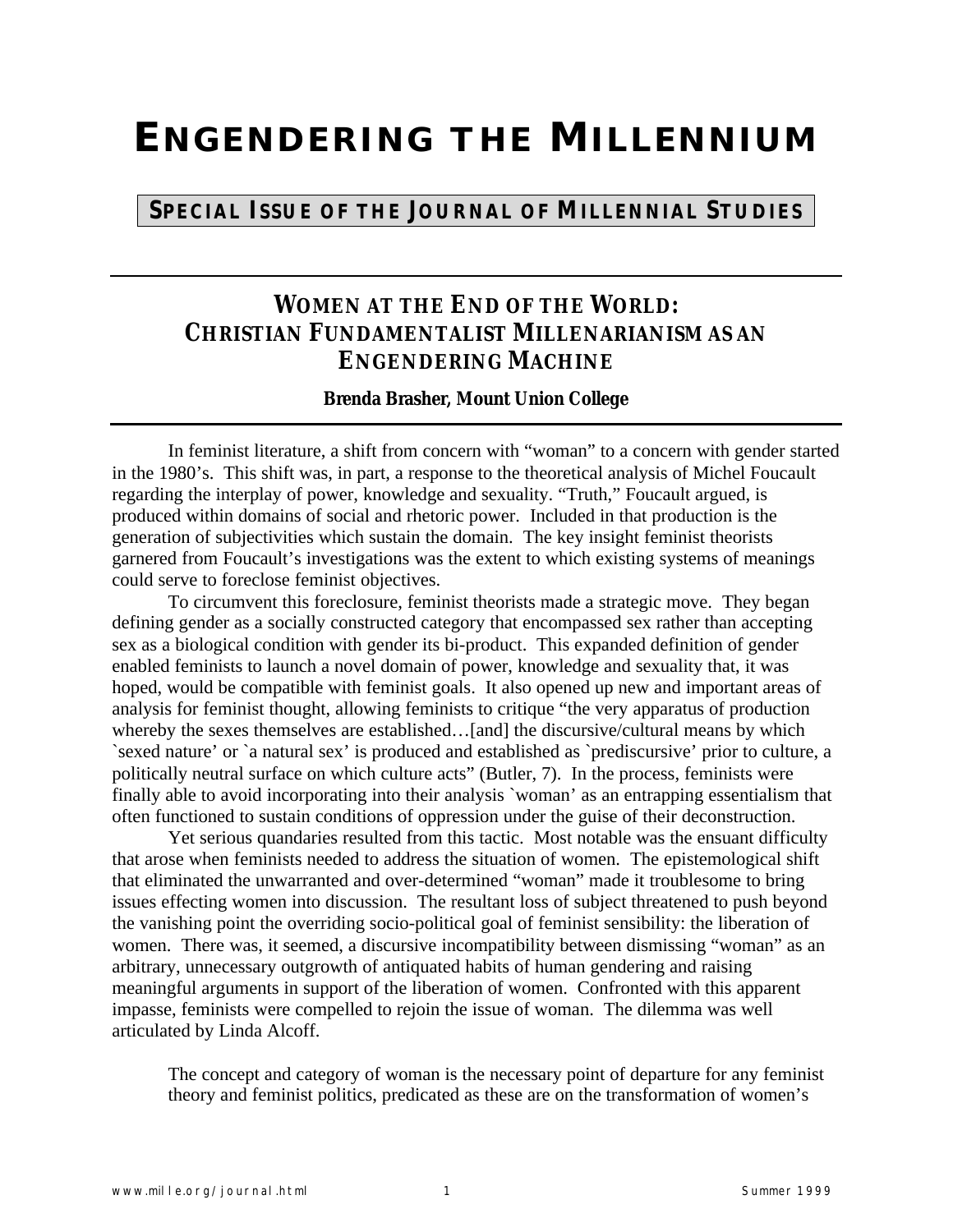lived experience in contemporary culture and the reevaluation of social theory and practice from women's point of view. As a concept it is radically problematic precisely for feminists because it is crowded with the over-determinations of male supremacy, invoking in every formulation the limit, contrasting Other, or mediated self-reflection of a culture built on the control of females….Thus, the dilemma facing feminist theorists today is that our very self-definition is grounded in a concept that we must deconstruct and de-essentialize in all of its aspects. (Alcoff, 330)

The resolutions proposed to alleviate the dilemma have been diverse. Two that exemplify the current variances are cultural feminists and post-structuralism feminists. Cultural feminists reject the Foucauldian path to advocate maintaining the concept of "woman," but argue that feminists should have the sole authority to define its contents. Post-structuralism feminists have opted to abandon the concept of "woman" and committed themselves to deconstructing it wherever it appears.

A leading advocate of the post-structuralism strategy, Judith Butler argues feminists need to dismantle the misleading analogy that gender is written on the body as a means to achieve identity. Instead, she suggests a more apt metaphor is to imagine gendering as a social practice akin to Kafka's perfect torture instrument in "The Penal Colony." Liberation for women will come not from trying to understand why the machine inscribes what it does, but from employing the expanded definition of gender to ask "…what cultural apparatus arranges this meeting between instrument and body, what interventions into this ritualistic repetition are possible?" (Butler 146) In other words, what compels people to achieve their identities via gendering customs and how can these rituals of engendering be disrupted? Where are the fissures and cracks in putatively natural gendering processes that possess subversive potential?

Hence, from a post-structuralism feminist perspective, the challenging of engaging in a sustained feminist critique of millennialism at the turn of the millennium is not simply to ask how women fair under millennialism or within millennial groups, or within the millennial story. It is to engender the millennium, to call attention to the social constructions of gender associated with millennialism and to the gendering ingredients of millennialism's appeal. To understand the way millennialism is engendered, it is further necessary that this work be done in the particular, examining millennialism as it has arisen in specific settings, in particular historical periods, and among particular peoples rather than treating millennialism ahistorically or essentially thereby avoiding the pitfall of falling into the same error with millennialism that poststructuralism feminists wish to avoid with regard to woman. In sum, engendering millennialism from a feminist post-structuralism perspective requires that those analyzing millennial case studies determine how and why bodies and millennialism are brought together to create a cybernetic engendering apocalyptic.

To accomplish this, at least four tasks are necessary:

- deconstructing the discourse of the millennial narrative to disclose its gendering components including the possibly assumed construction of gender that underlie them;
- analyzing gender as a factor in the social situatedness of the millennial narrative especially in terms of the gendering implications of authorship, access, education, pronouncement, interpretation, and revision;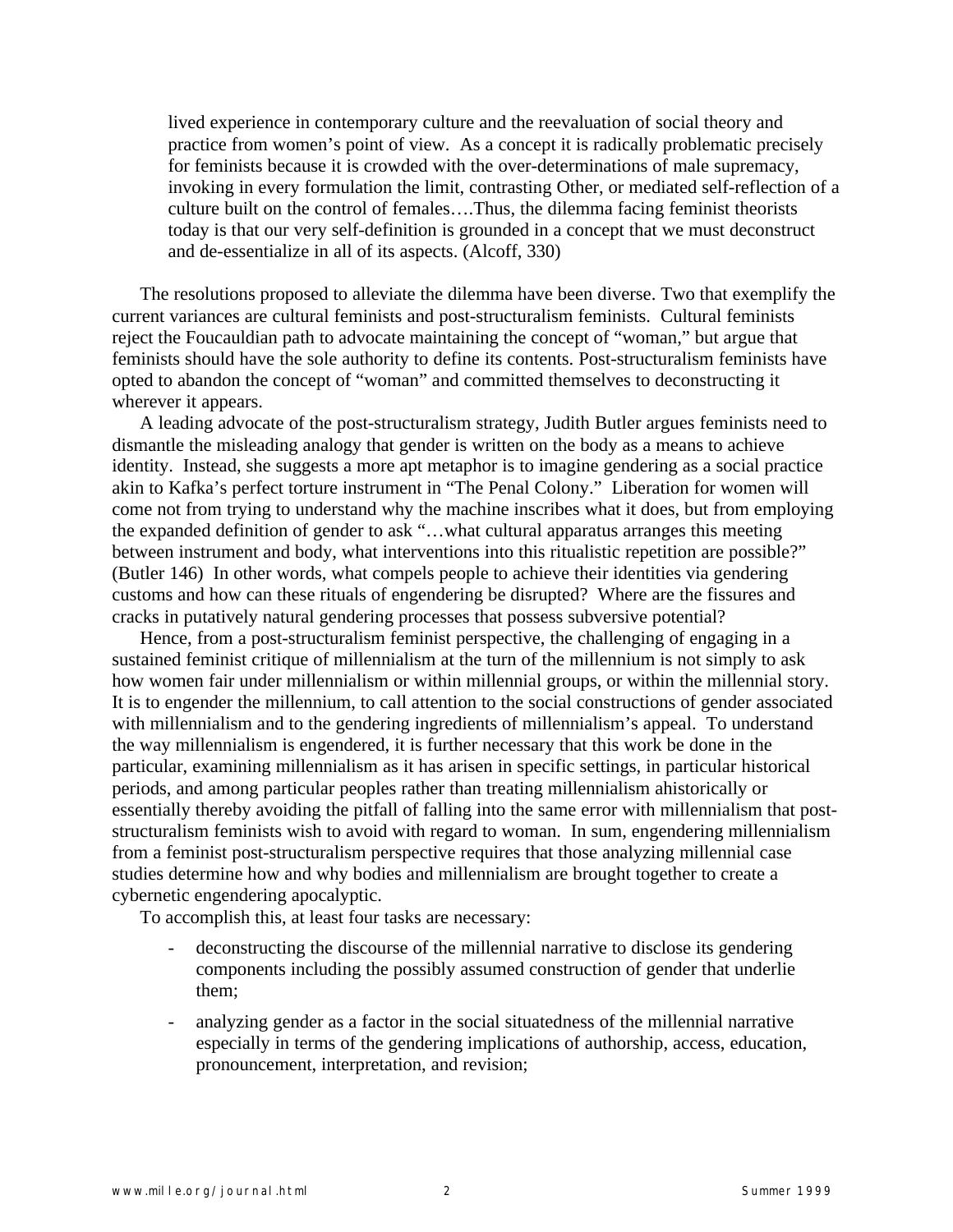- analyzing the gendering implications of millennialism's effect on human lives, especially those whom societies categorize as women even while acknowledging that the content of "woman" is, like race, arbitrary, varied, and continually contested; and,
- situating the case study against a backdrop of related and contrasting engendering cultures and subcultures, thus engendering millennialism in comparative perspective and facilitating an assessment of the extent to which the gendered components should be deemed an aspect of millennialism as opposed to a manifestation of prevailing gender currents at wash in the wider culture that are manifesting themselves in the millennial movement but in countless other social locations as well.

Providing a complete case study modeling this approach is beyond the scope of this paper; however, a brief sketch illustrating some of the more salient questions that would need to be answered to engender millennialism for a particular case may be helpful. Consider the manifestation of millennialism in contemporary American evangelical Christianity known as millenarianism. For American evangelicals, beliefs about cosmogony (God's creation of the earth) as well as beliefs about eschatology (God's end of the earth) are normative aspects of faith, with millenarianism (a millennial eschatology that centers upon Jesus' return to earth) the omega to the creation story's alpha. For conservative evangelical Christians or fundamentalists, millenarian eschatology is an especially valued theological idea. Consequently, a central site for learning about the millennial story in American culture is within its evangelical subculture, and within that subculture, among its more conservative elements.

Looking more closely at the appeal of late twentieth century fundamentalist subsubculture to determine why people might be attracted to it and through an involvement with it receive an intense exposure to the millenarian tradition, the role of gendering factors becomes obvious. Early rhetoric and practice reveals the presence of ambiguous and contradictory gendering impulses from the start. Historian Betty DeBerg has shown how condemnation of early 20<sup>th</sup> century liberalizing gender practices were a dominant rhetorical trope of fundamentalist preachers. From pulpits and in inexpensive tracts, fundamentalist preachers used ribald caricatures of flappers and other 'loose women" as a social sanctioning device to prod people into becoming fundamentalists. Yet, Peggy Bendroth's study of fundamentalist parachurch organizations from this same period revealed how in fundamentalism's early years, its institutions offered women more opportunities than they could find in the wider society. But by the mid  $20<sup>th</sup>$  century, most of this ambiguity had eroded. Christian fundamentalist parachurch organizations ceased to be a source of unusual employment opportunities or women. This was partly because the wider society had liberalized in terms of the jobs it was willing to make available to women; however, it was also because fundamentalist parachurch organization had become more restrictive. They no longer extended to women many of the opportunities they had in their early years.

By the late  $20<sup>th</sup>$  century, a widespread movement was underway in American society to understand gendering as a verb, as a complex, habit of existence that was amenable to change. In an advanced capitalist nation such as the USA, this habit of identity was questioned so severely it began eroding as a source of meaning. Restrictions that formerly had allocated differing tasks and opportunities to women and men were eased or eliminated. Education, work, law, sports, and family life became sites of egalitarian exploration and change. Against this societal backdrop, fundamentalists took up the overt construction and maintenance of an emphatically gendering religious tradition, positioning itself within American Christianity as a religious movement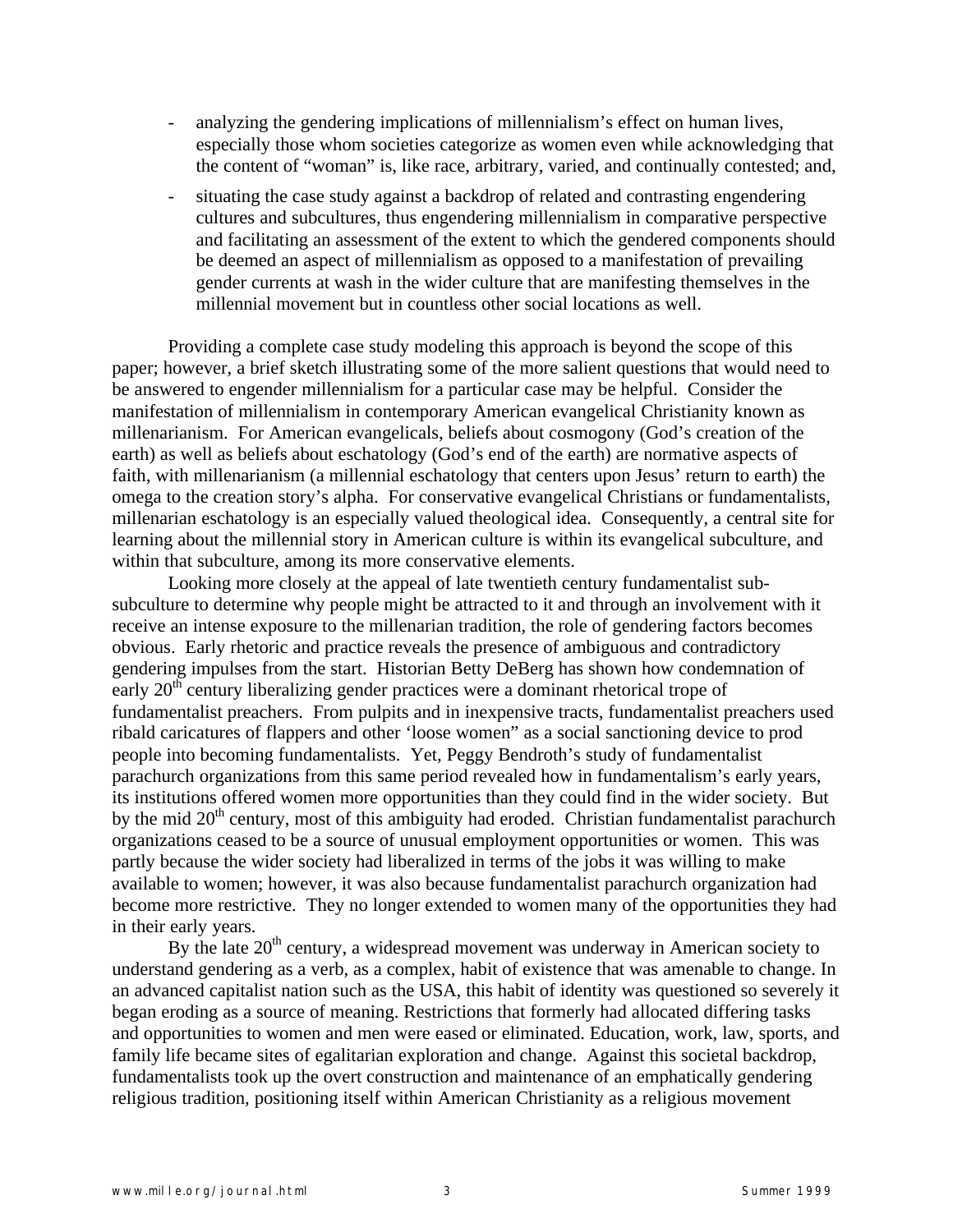whose adherents present a stark contrast to the rest of the world epistemologically, axiologically, and ontologically when it came to gender. Thus, the first step in engendering the millennialism of contemporary Christian fundamentalists is to ascertain why people are attracted to fundamentalism in light of this context. Recent empirical studies suggest that intertwined economic and theological motives generate fundamentalism's appeal, but further study remains to be done (Brasher, 170-175).

The main site of fundamentalist life is the congregation, which had grown in importance within the fundamentalist movement. In an attempt to set themselves off from society at large, those associated with fundamentalist congregations work diligently to construct a sacred canopy of fundamentalist beliefs and practice. Under that sacred canopy, they also constructed a sacred gender wall that bifurcated congregational life, and provided substantially different religious experiences to those on either side of it (Brasher, 12). Hence, the second step necessary to engendering millennialism for American Christian fundamentalists is to determine whether and how millennialism as a theological concept penetrates that gender wall. Given the content of the millenarian story, this would seem a facile accomplishment; therefore, let us explore it further.

Through its claim that Jesus will return to Earth and judge all of humanity, the millenarian story includes the claim that human history will be overtaken and is really guided by sacred history. Relativizing all of human history, it makes a tyrannical claim: what is really important is the sacred story. Through its insistence that divine actors and motives are paramount, millenarianism provides a basis by which gender as a human practice can be undermined, neglected or ignored. This is why in the history of Christian traditions, it is not unusual for women to be in positions of leadership in millenarian movements even when they have not been deemed capable of leadership elsewhere in the society. Yet because it insists that the religious story is paramount, the millenarian story also provides no basis for a systematic critique of gender. Subsuming human history within the millenarian plot, it provides no means by which misogynistic structures and patterns of behavior can be brought into view, criticized and addressed. Since it leaves these structures intact, millenarianism provides no basis for long term gender reform or transfiguration.

Feminist process requires shared bitterness. Its goal is to mobilize people toward concerted efforts of structural political change after people whose stories are not told are told and the political and structural implications of those silenced stories are grasped. But in millenarianism's tyrannical story as Christian fundamentalists tell it, the only bitterness that can be expressed is the bitterness of an anthropomorphic god. Millenarianism precludes the consciousness raising of individuals telling their stories by silencing all stories, all tales of otherness but one: a divine story that claims to represent real, ultimate truth and meaning. When all social problems, including those linked to gender, are erased under the press of sacred ends, political, issues of hegemony and power must be ignored. But the articulation of gender issues requires associating concern over gender inequities with particular peoples and groups to legitimize strategic solutions that attempt to alleviate these inequities.

Engendering  $20<sup>th</sup>$  century American Christian millenarianism reveals it to be decidedly antifeminist. It makes it impossible for people to liberate themselves from gendered stereotypes because it provides no basis by which to name stereotypes. By insisting upon the hierarchical import of one story, the stories of individual people's experiences are marginalized, and trivialized—a classic move of patriarchal social structures. This is made graphically evident in the film "The Rapture," where the anti-individual, anti-political aspect of contemporary Christian millenarianism are starkly portrayed. When Sharon, played by Mimi Rogers, begins to be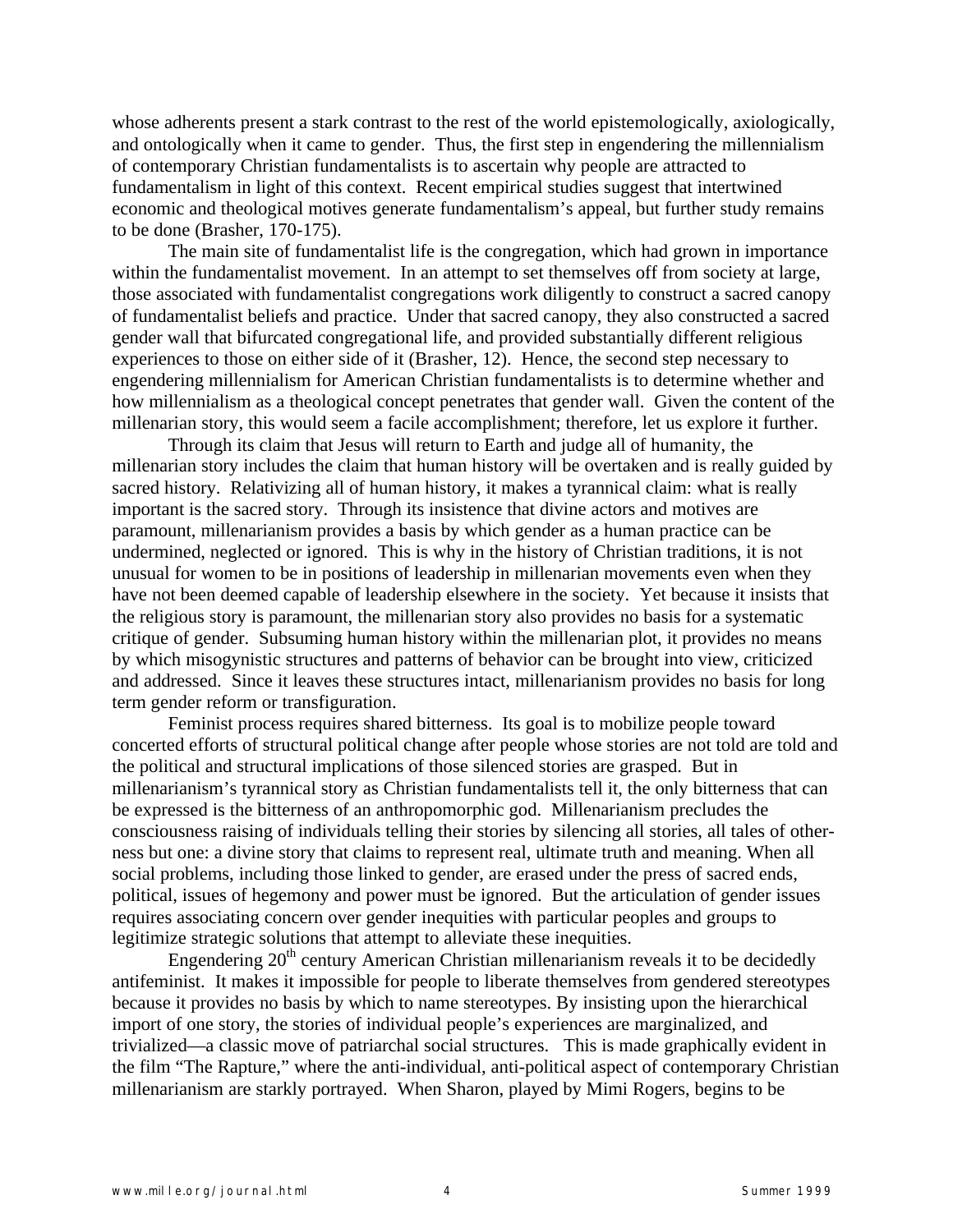raptured or bodily assumed into heaven at the end of time, she refuses to let go of her own story which involves the fact that she shot and killed her daughter in obedience to events that she had been taught to believe were signals of divine command. At the film's conclusion Sharon is left standing forever outside of Heaven. There is no place in the millenarian story from which a human being can raise the question of theodicy, can challenge the ethics of the divine being by whom they are to be judged. Like all good patriarchal stories, Christian millenarianism is nondialogical, non-participatory, and claims triumphalist value and meaning exclusively for the divine.

But engendering the millenarianism of Christian fundamentalists also involves locating the fissures, the cracks between and within both its appeal and its system of meaning that could lead to openings of liberatory potential. Again the disruptive potential of millenarian appeal is beyond the scope of this paper to address in any length; however, as a story communicating the paramount importance of divine intentions, Christian millenarianism is not devoid of liberatory potential. In *Apocalipsis: Reconstruccion de la Esperanza*, Pablo Richard discloses how the millenarian promise of ultimate judgment can inspire and energize poor, peasant peoples of Latin America prone to despair over whether those who oppress them will ever come to judgment in this world or any other. In *Prophesy Deliverance! an Afro-American Revolutionary Christianity*, Cornel West reveals how the black church's use of apocalyptic rhetoric assured the members of an oppressed subculture that its suffering was not in vain Under the aegis of millenarianism, women in Christian traditions have legitimized a right to engage in non-traditional behaviors because of the story's overarching, tyrannical claim . Thus, in the history of Christian traditions, women have claimed that violated restrictive gender expectations to take on roles of leadership, and engage in public speaking and teaching not because they possessed an intrinsic right to do so; but, because being subservient to the millenarian dynamic they were bound to comply with its paramount demands.

In the history of American Christianity, Phoebe Palmer is an excellent example of millenarianism's subversive potential. A leader in holiness movement (1807-74), Palmer's book *Promise of the Father,* first published in 1859, argues the case for women preachers from the biblical promise that in the last days an outpouring of the spirit was to be upon all; yet, Palmer did not advocate women's rights, or support the women's issues of her day such as women's suffrage. To Palmer, an apocalyptic urgency justified her violation of reigning gender norms; but, the freedom that came with that violation could only be put to the service of divine, not earthly, causes.

Empirical research in the impact of the millenarian story on those involved with Christian fundamentalism supports this conclusion. Millenarianism does not penetrate the sacred gender wall. For men, it is a primary religious idea that justifies social conservatism. For women, it is a much more marginal belief, drawn upon in one of two ways. On rare occasion it is used to justify individual practices that transgress sex category norms; however, not in a manner that facilitates sustained change. Most commonly, fundamentalist women draw upon the millenarian teachings they are exposed to as a means of rationalizing their acceptance of the explicit or implicit gender injustice of their existing situations (Brasher, 29).

Engendering the millenarian impulse of American Christian fundamentalists reveals it to be a very narrow gate of liberation for women. As such, it is non-feminist. For while the millenarian story can empower individual fundamentalist women, it is not conducive to consciousness-raising, and the political engagement that might inspire social movements which could benefit women as a whole.